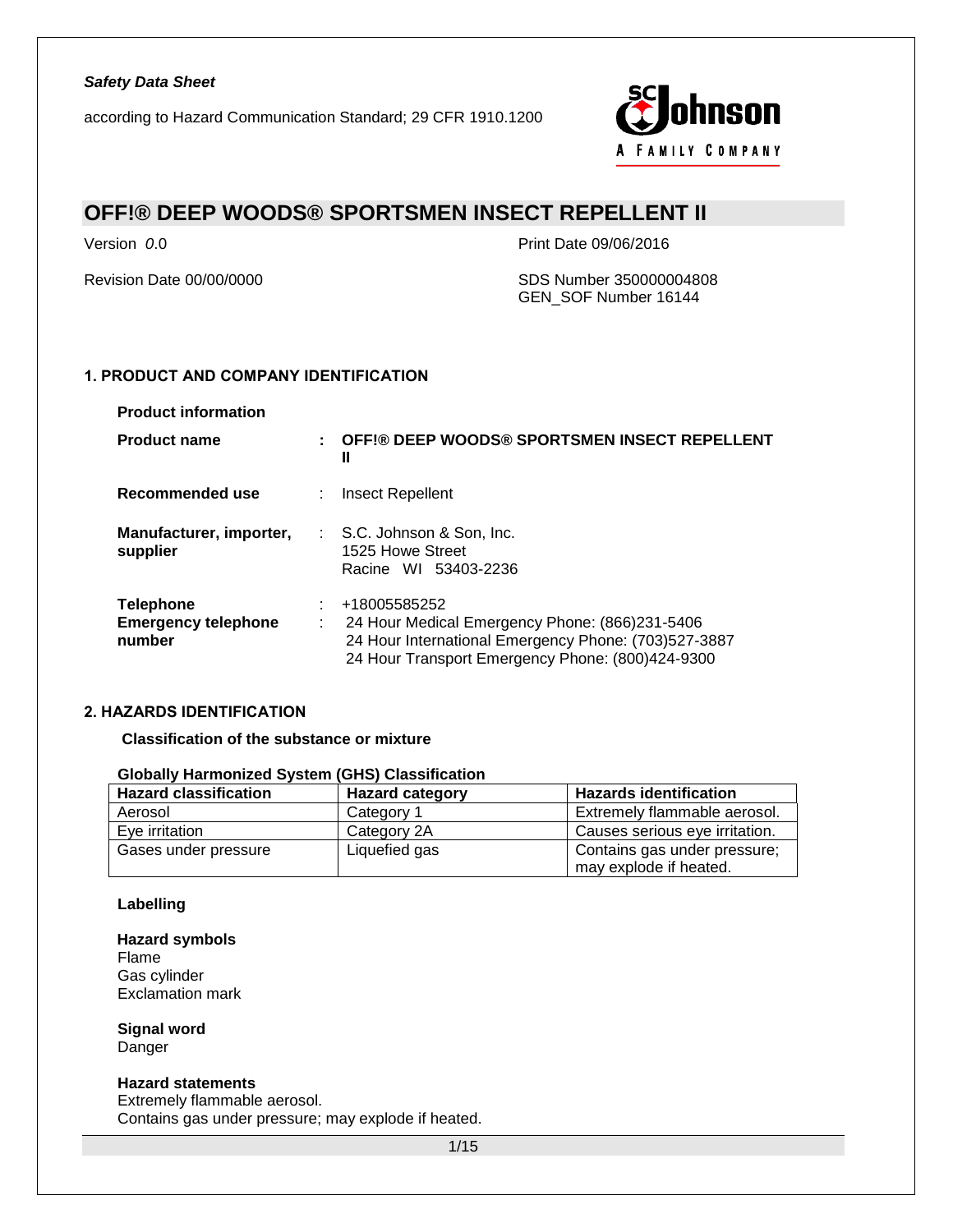according to Hazard Communication Standard; 29 CFR 1910.1200



### **OFF!® DEEP WOODS® SPORTSMEN INSECT REPELLENT II**

Version *0*.0 Print Date 09/06/2016

Revision Date 00/00/0000 SDS Number 350000004808 GEN\_SOF Number 16144

Causes serious eye irritation.

**Precautionary statements** If medical advice is needed, have product container or label at hand. Keep out of reach of children. Read label before use. IF IN EYES: Rinse cautiously with water for several minutes. Remove contact lenses, if present and easy to do. Continue rinsing. If eye irritation persists: Get medical advice/ attention. Protect from sunlight. Do not expose to temperatures exceeding 50 °C/ 122 °F. Protect from sunlight. Store in a well-ventilated place. Keep away from heat/sparks/open flames/hot surfaces. No smoking. Do not spray on an open flame or other ignition source. Do not pierce or burn, even after use. Wear protective gloves/ protective clothing/ eye protection/ face protection. Wash hands thoroughly after handling. **Other hazards** : None identified

#### **3. COMPOSITION/INFORMATION ON INGREDIENTS**

| <b>Chemical Name</b>    | CAS-No.  | Weight percent  |
|-------------------------|----------|-----------------|
| Ethyl alcohol           | 64-17-5  | $30.00 - 60.00$ |
| N,N-Diethyl-m-toluamide | 134-62-3 | $30.00 - 60.00$ |
| <b>Butane</b>           | 106-97-8 | $1.00 - 5.00$   |
| Propane                 | 74-98-6  | $1.00 - 5.00$   |
| Isobutane               | 75-28-5  | $1.00 - 5.00$   |

The specific chemical identity and/or exact percentage (concentration) of this composition has been withheld as a trade secret.

For additional information on product ingredients, see www.whatsinsidescjohnson.com.

#### **4. FIRST AID MEASURES**

**Eye contact** : IF IN EYES: Rinse cautiously with water for several minutes. Remove contact lenses, if present and easy to do. Continue rinsing. If eye irritation persists: Get medical advice/ attention.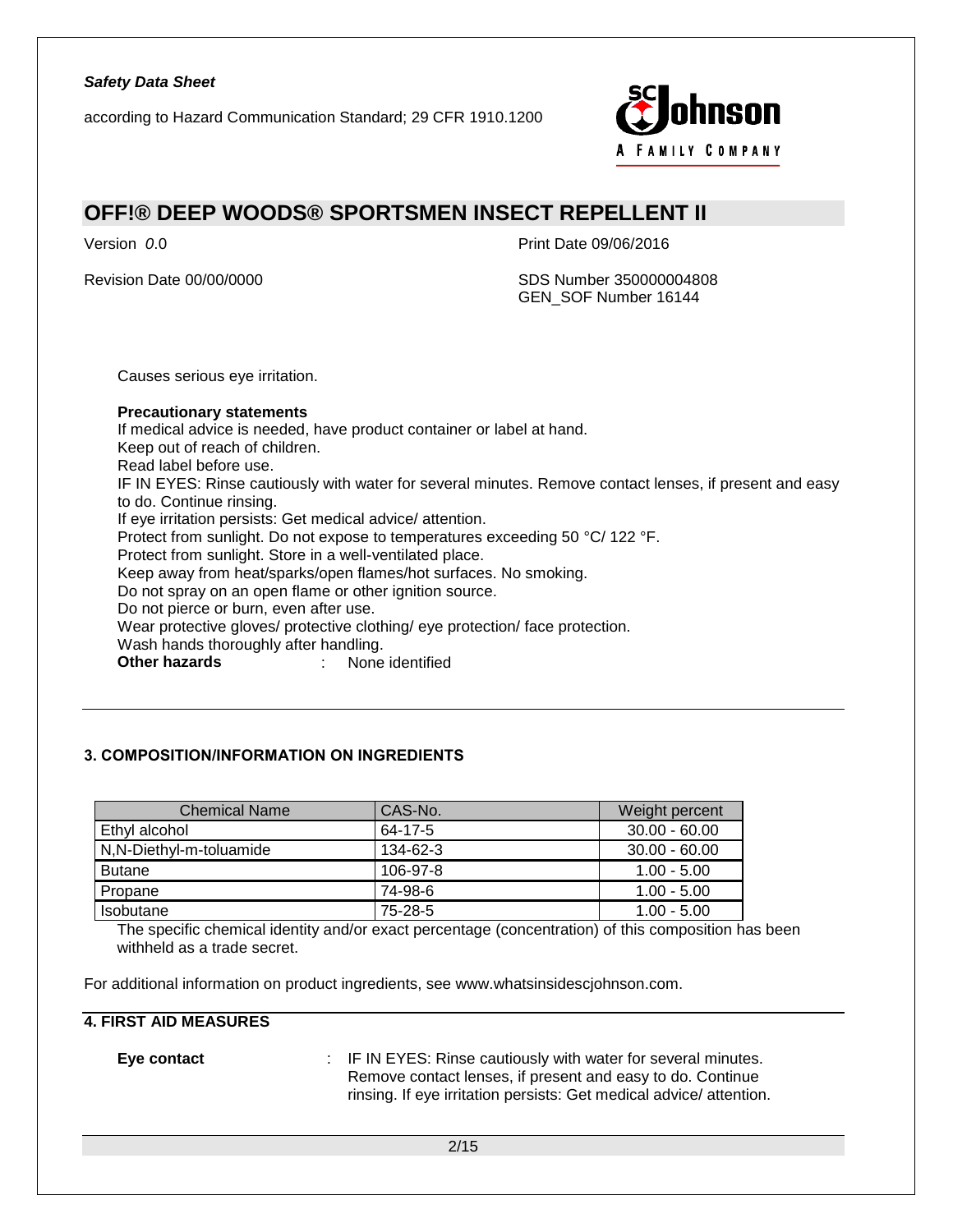according to Hazard Communication Standard; 29 CFR 1910.1200



# **OFF!® DEEP WOODS® SPORTSMEN INSECT REPELLENT II**

Revision Date 00/00/0000 SDS Number 350000004808

Version *0*.0 Print Date 09/06/2016

GEN\_SOF Number 16144

| <b>Skin contact</b> | : If you suspect a reaction to this product, discontinue use and<br>remove contaminated clothing. |
|---------------------|---------------------------------------------------------------------------------------------------|
| <b>Inhalation</b>   | : No special requirements.                                                                        |
| Ingestion           | : No special requirements                                                                         |

### **5. FIREFIGHTING MEASURES**

| <b>Suitable extinguishing</b><br>media         | Use water spray, alcohol-resistant foam, dry chemical or<br>carbon dioxide.                                                                                                                                                                                                               |
|------------------------------------------------|-------------------------------------------------------------------------------------------------------------------------------------------------------------------------------------------------------------------------------------------------------------------------------------------|
| <b>Specific hazards during</b><br>firefighting | : Aerosol Product - Containers may rocket or explode in heat of<br>fire. Do not allow run-off from fire fighting to enter drains or<br>water courses.                                                                                                                                     |
| <b>Further information</b>                     | Fight fire from maximum distance or protected area. Cool and<br>use caution when approaching or handling fire-exposed<br>containers. Wear full protective clothing and positive pressure<br>self-contained breathing apparatus. In case of fire and/or<br>explosion do not breathe fumes. |
| <b>NFPA Classification</b>                     | NFPA Level 2 Aerosol                                                                                                                                                                                                                                                                      |

#### **6. ACCIDENTAL RELEASE MEASURES**

| <b>Environmental</b><br>Do not flush into surface water or sanitary sewer system.<br>Use appropriate containment to avoid environmental<br>precautions<br>contamination.<br>Outside of normal use, avoid release to the environment.                                                                   | <b>Personal precautions</b> | : Remove all sources of ignition.<br>Wear personal protective equipment.<br>Wash thoroughly after handling. |
|--------------------------------------------------------------------------------------------------------------------------------------------------------------------------------------------------------------------------------------------------------------------------------------------------------|-----------------------------|-------------------------------------------------------------------------------------------------------------|
|                                                                                                                                                                                                                                                                                                        |                             |                                                                                                             |
| <b>Methods and materials</b><br>: If damage occurs to aerosol can:<br>for containment and<br>Contain spillage, soak up with non-combustible absorbent<br>material, (e.g. sand, earth, diatomaceous earth, vermiculite)<br>cleaning up<br>and transfer to a container for disposal according to local / |                             |                                                                                                             |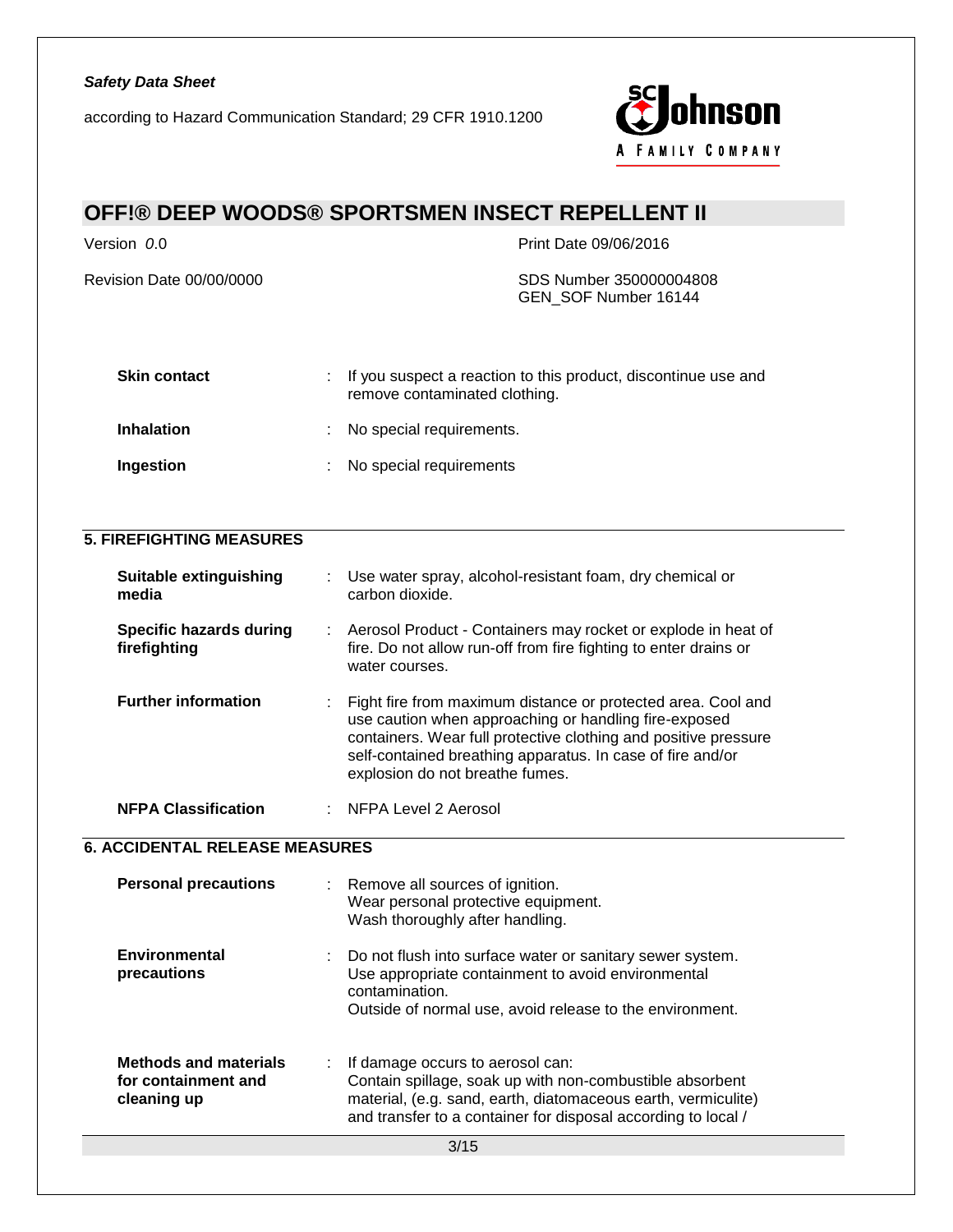

# **OFF!® DEEP WOODS® SPORTSMEN INSECT REPELLENT II**

Version *0*.0 Print Date 09/06/2016

Revision Date 00/00/0000 SDS Number 350000004808 GEN\_SOF Number 16144

> national regulations (see section 13). Use only non-sparking equipment. Dike large spills. Clean residue from spill site.

#### **7. HANDLING AND STORAGE**

| <b>Handling</b>                                         |                                                                                                                                                                                                                                                          |
|---------------------------------------------------------|----------------------------------------------------------------------------------------------------------------------------------------------------------------------------------------------------------------------------------------------------------|
| <b>Precautions for safe</b><br>handling                 | : Avoid contact with eyes and lips.<br>For personal protection see section 8.<br>Use only as directed.<br>KEEP OUT OF REACH OF CHILDREN AND PETS.<br>Pressurized container.<br>Do not pierce or burn, even after use.<br>Wash thoroughly after handling. |
| Advice on protection<br>against fire and explosion      | : Keep away from sources of ignition - No smoking.<br>Do not spray on an open flame or other ignition source.                                                                                                                                            |
| <b>Storage</b>                                          |                                                                                                                                                                                                                                                          |
| <b>Requirements for storage</b><br>areas and containers | : Protect from sunlight. Do not expose to temperatures<br>exceeding 50 °C/ 122 °F.<br>Keep away from food, drink and animal feedingstuffs.<br>Keep in a dry, cool and well-ventilated place.                                                             |
| Other data                                              | Stable under recommended storage conditions.                                                                                                                                                                                                             |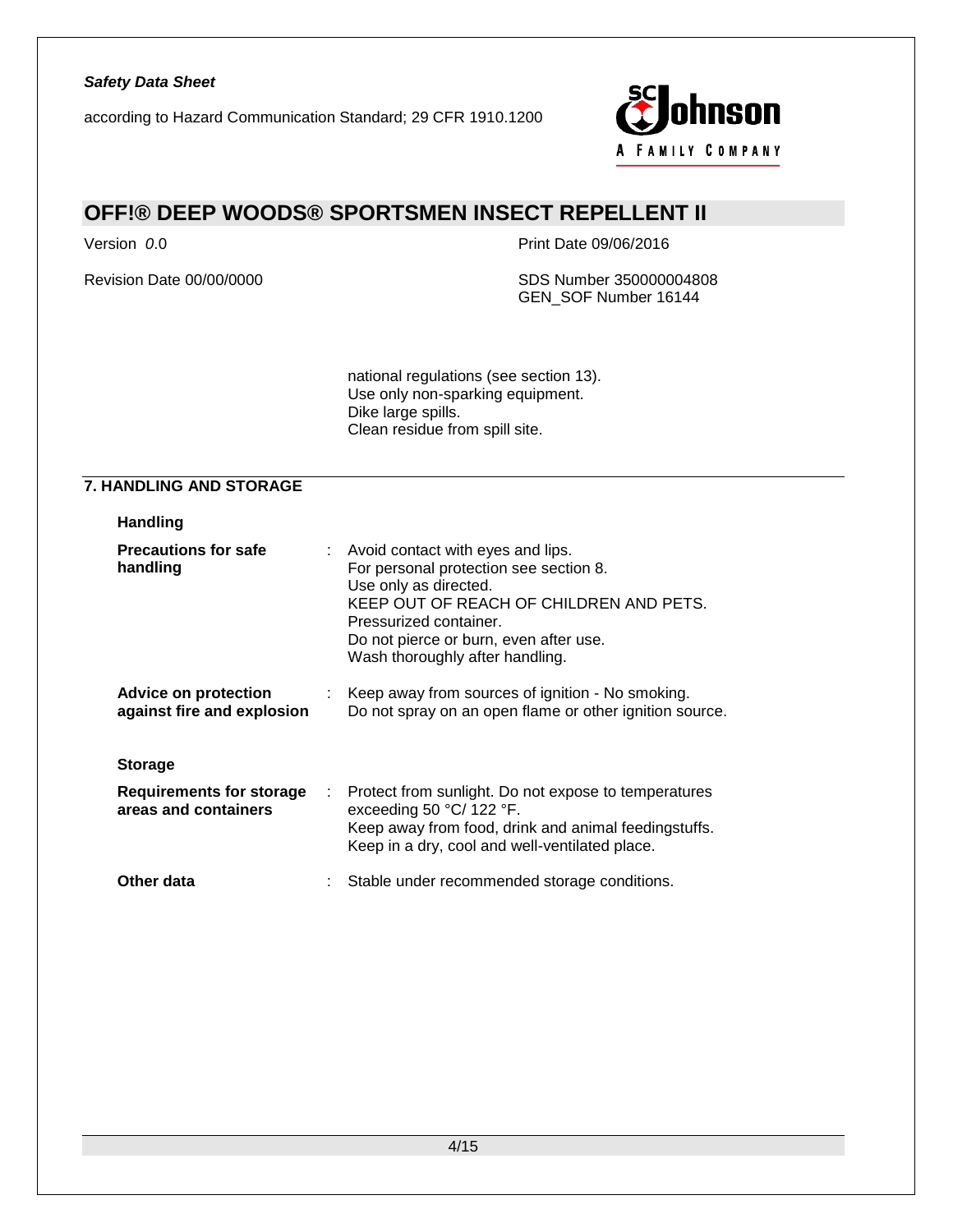

## **OFF!® DEEP WOODS® SPORTSMEN INSECT REPELLENT II**

Version *0*.0 Print Date 09/06/2016

Revision Date 00/00/0000 SDS Number 350000004808 GEN\_SOF Number 16144

### **8. EXPOSURE CONTROLS/PERSONAL PROTECTION**

#### **Occupational Exposure Limits**

| Components    | CAS-No.  | mg/m3       | ppm       | Non-<br>standard<br>units | <b>Basis</b>                |
|---------------|----------|-------------|-----------|---------------------------|-----------------------------|
| Ethyl alcohol | 64-17-5  | 1,900 mg/m3 | 1,000 ppm |                           | <b>OSHA TWA</b>             |
| Ethyl alcohol | 64-17-5  |             | 1,000 ppm |                           | <b>ACGIH</b><br><b>STEL</b> |
| <b>Butane</b> | 106-97-8 |             | 1,000 ppm |                           | <b>ACGIH</b><br><b>STEL</b> |
| Propane       | 74-98-6  | 1,800 mg/m3 | 1,000 ppm |                           | <b>OSHA TWA</b>             |
| Propane       | 74-98-6  |             |           |                           | <b>ACGIH</b><br><b>TWA</b>  |
| Isobutane     | 75-28-5  |             | 1,000 ppm |                           | <b>ACGIH</b><br><b>STEL</b> |

#### **Personal protective equipment**

| <b>Respiratory protection</b> | ÷ | Do not spray in enclosed areas.                                                                           |
|-------------------------------|---|-----------------------------------------------------------------------------------------------------------|
| <b>Hand protection</b>        | ÷ | No special requirements.                                                                                  |
| Eye protection                |   | Safety glasses with side-shields                                                                          |
| Skin and body protection      |   | No special requirements.                                                                                  |
| <b>Hygiene measures</b>       | ÷ | Handle in accordance with good industrial hygiene and safety<br>practice. Wash thoroughly after handling. |

### **9. PHYSICAL AND CHEMICAL PROPERTIES**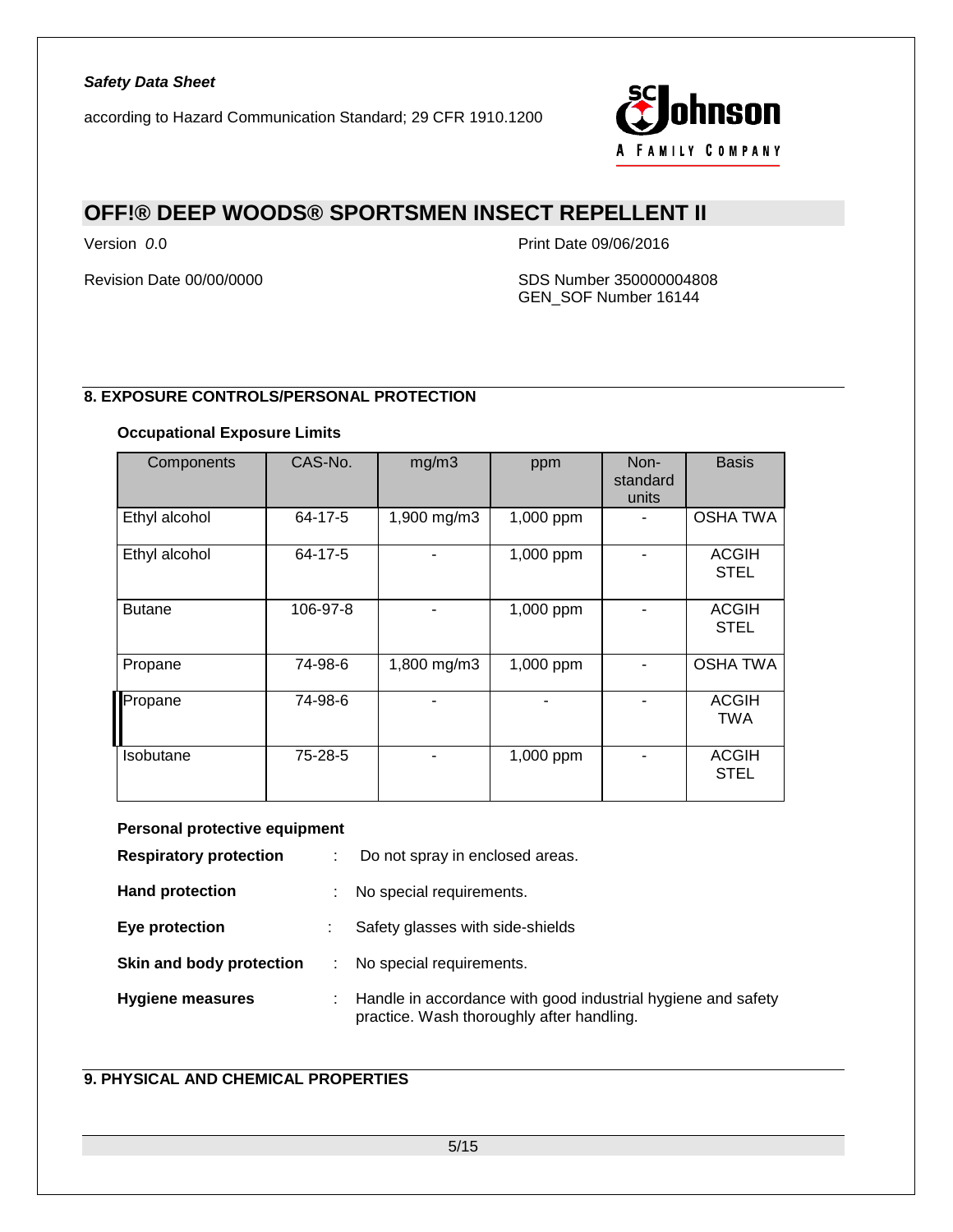according to Hazard Communication Standard; 29 CFR 1910.1200



# **OFF!® DEEP WOODS® SPORTSMEN INSECT REPELLENT II**

Version *0*.0 Print Date 09/06/2016

Revision Date 00/00/0000 SDS Number 350000004808 GEN\_SOF Number 16144

| <b>Form</b>                                                         | aerosol                                                                |
|---------------------------------------------------------------------|------------------------------------------------------------------------|
| Color                                                               | clear<br>t                                                             |
| Odor                                                                | characteristic<br>÷                                                    |
| <b>Odour Threshold</b>                                              | : No data available                                                    |
| pH                                                                  | : Not applicable                                                       |
| <b>Melting point/freezing point</b>                                 | : Not applicable                                                       |
| Initial boiling point and<br>boiling range                          | : No data available                                                    |
| <b>Flash point</b>                                                  | : $< -7$ °C<br>< 19.4 °F<br>Method: Tag Closed Cup (TCC)<br>Propellant |
| <b>Evaporation rate</b>                                             | : No data available                                                    |
| Flammability (solid, gas)                                           | : Sustains combustion                                                  |
| Upper/lower flammability or : No data available<br>explosive limits |                                                                        |
| Vapour pressure                                                     | : No data available                                                    |
| Vapour density                                                      | : No data available                                                    |
| <b>Relative density</b>                                             | : $0.84$ g/cm3 at 21 °C                                                |

6/15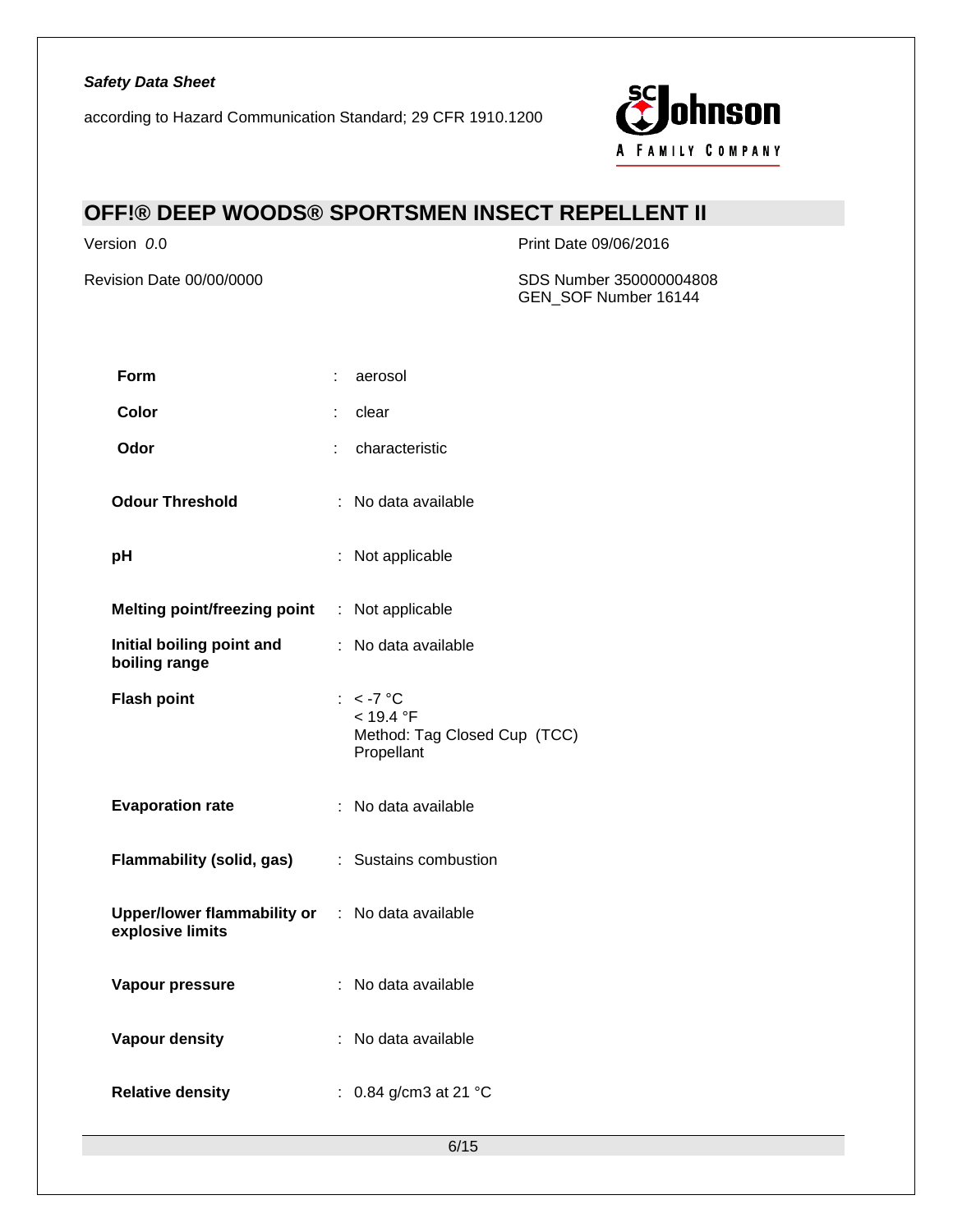according to Hazard Communication Standard; 29 CFR 1910.1200



# **OFF!® DEEP WOODS® SPORTSMEN INSECT REPELLENT II**

Version *0*.0 Print Date 09/06/2016

Revision Date 00/00/0000 SDS Number 350000004808 GEN\_SOF Number 16144

| Solubility(ies)                                                   | : slightly soluble                                                                                            |  |
|-------------------------------------------------------------------|---------------------------------------------------------------------------------------------------------------|--|
| Partition coefficient: n-<br>octanol/water                        | : No data available                                                                                           |  |
| <b>Auto-ignition temperature</b>                                  | : No data available                                                                                           |  |
| <b>Decomposition temperature</b>                                  | : No data available                                                                                           |  |
| Viscosity, dynamic                                                |                                                                                                               |  |
| Viscosity, kinematic                                              | : No data available                                                                                           |  |
| <b>Oxidizing properties</b>                                       | : No data available                                                                                           |  |
| <b>Volatile Organic</b><br><b>Compounds</b><br>Total VOC (wt. %)* | 65 % - additional exemptions may apply<br>*as defined by US Federal and State Consumer Product<br>Regulations |  |
| Other information                                                 | : None identified                                                                                             |  |
| <b>10. STABILITY AND REACTIVITY</b>                               |                                                                                                               |  |
| <b>Possibility of hazardous</b><br>reactions                      | : Stable under recommended storage conditions.                                                                |  |
| <b>Conditions to avoid</b>                                        | : Heat, flames and sparks.                                                                                    |  |
| Incompatible materials                                            | : Strong oxidizing agents                                                                                     |  |
| <b>Hazardous decomposition</b><br>products                        | : Thermal decomposition can lead to release of irritating gases<br>and vapours.                               |  |
|                                                                   | $7/15$                                                                                                        |  |
|                                                                   |                                                                                                               |  |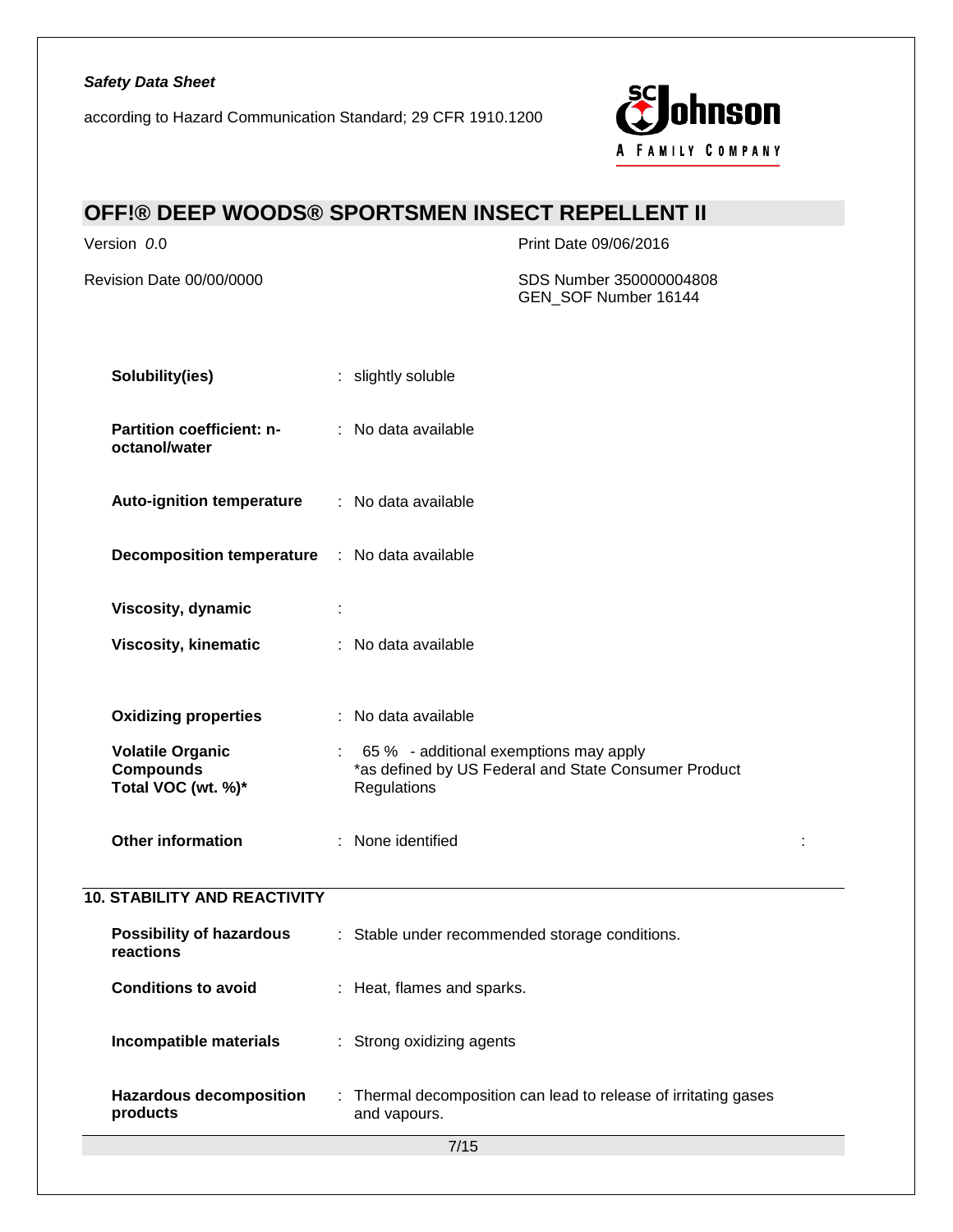

# **OFF!® DEEP WOODS® SPORTSMEN INSECT REPELLENT II**

Version *0*.0 Print Date 09/06/2016

Revision Date 00/00/0000 SDS Number 350000004808 GEN\_SOF Number 16144

### **11. TOXICOLOGICAL INFORMATION**

**Emergency Overview : Danger** 

**Acute oral toxicity** : **Acute inhalation toxicity** :

**Acute dermal toxicity** :

| <b>GHS Properties</b>                                    | <b>Classification</b>      | <b>Routes of entry</b> |
|----------------------------------------------------------|----------------------------|------------------------|
| Acute toxicity                                           | No classification proposed |                        |
| Skin corrosion/irritation                                | No classification proposed |                        |
| Eye irritation                                           | Category 2A                |                        |
| Skin sensitisation                                       | No classification proposed |                        |
| Respiratory<br>sensitisation                             | No classification proposed |                        |
| Germ cell mutagenicity                                   | No classification proposed |                        |
| Carcinogenicity                                          | No classification proposed |                        |
| Reproductive toxicity                                    | No classification proposed |                        |
| Specific target organ<br>toxicity - single<br>exposure   | No classification proposed |                        |
| Specific target organ<br>toxicity - repeated<br>exposure | No classification proposed |                        |
| Aspiration hazard                                        | No classification proposed |                        |

**Aggravated Medical Condition**

: Do not apply to cuts or irritated skin.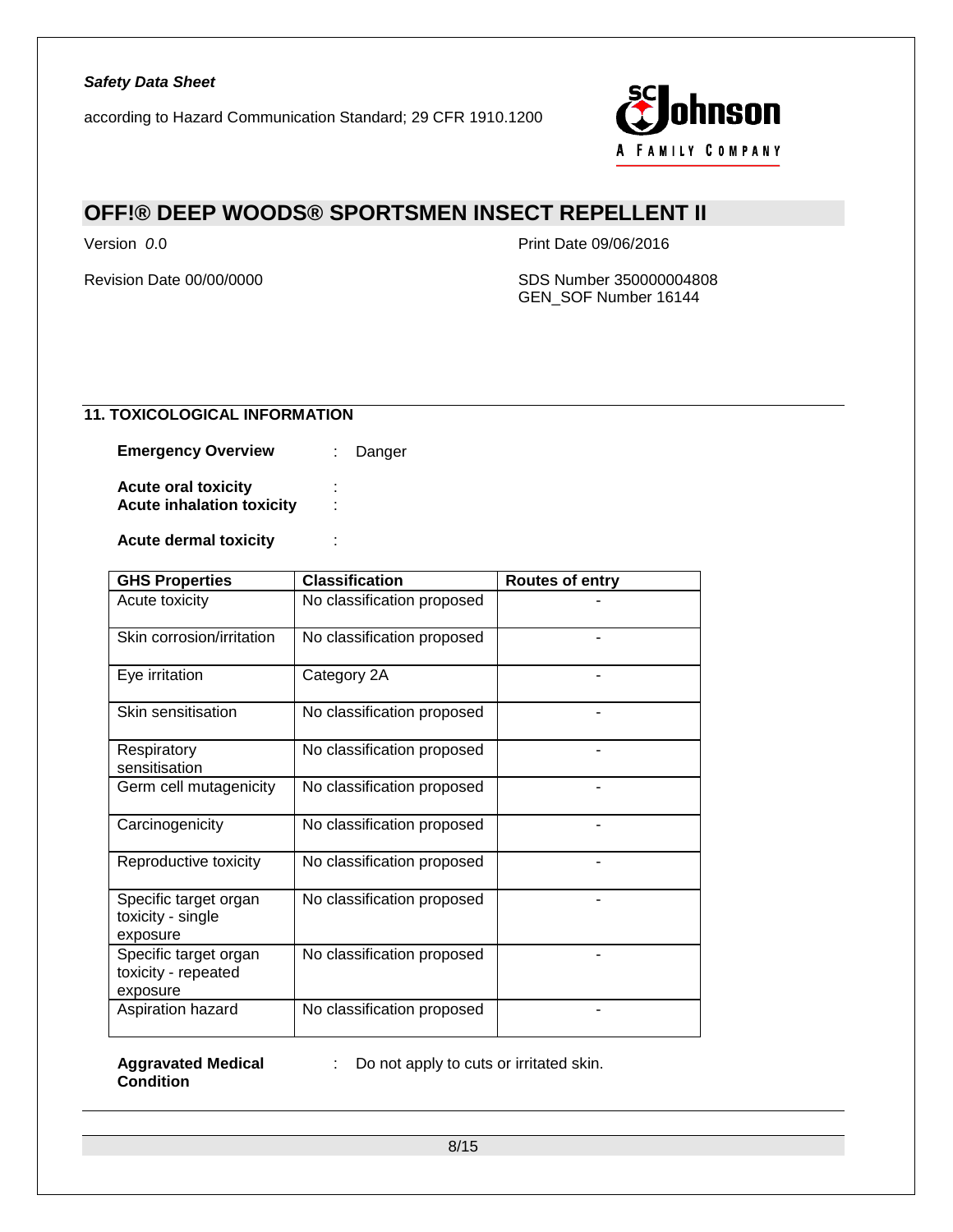

## **OFF!® DEEP WOODS® SPORTSMEN INSECT REPELLENT II**

Version *0*.0 Print Date 09/06/2016

Revision Date 00/00/0000 SDS Number 350000004808 GEN\_SOF Number 16144

### **12. ECOLOGICAL INFORMATION**

**Product :** The product itself has not been tested.

#### **Toxicity**

The ingredients in this formula have been reviewed and no adverse impact to the environment is expected when used according to label directions.

#### **Toxicity to fish**

| <b>Components</b>       | <b>End point</b>           | <b>Species</b>                         | Value          | <b>Exposure</b><br>time |
|-------------------------|----------------------------|----------------------------------------|----------------|-------------------------|
| Ethyl alcohol           | <b>LC50</b>                | Fish                                   | 11,200<br>mg/l | 96 h                    |
| N,N-Diethyl-m-toluamide | static test<br><b>LC50</b> | Oncorhynchus mykiss<br>(rainbow trout) | 71.25 mg/l     | 96 h                    |
| <b>Butane</b>           | <b>LC50</b><br>QSAR        | Fish                                   | 27.98 mg/l     | 96 h                    |
| Propane                 | <b>LC50</b>                | Fish                                   | 27.98 mg/l     | 96 h                    |
| Isobutane               | <b>LC50</b><br>QSAR        | Fish                                   | 27.98 mg/l     | 96 h                    |

#### **Toxicity to aquatic invertebrates**

| <b>Components</b> | <b>End point</b>           | <b>Species</b>     | Value | <b>Exposure</b><br>time |
|-------------------|----------------------------|--------------------|-------|-------------------------|
| Ethyl alcohol     | static test<br><b>LC50</b> | Ceriodaphnia dubia |       | 48 h                    |
|                   |                            | 9/15               |       |                         |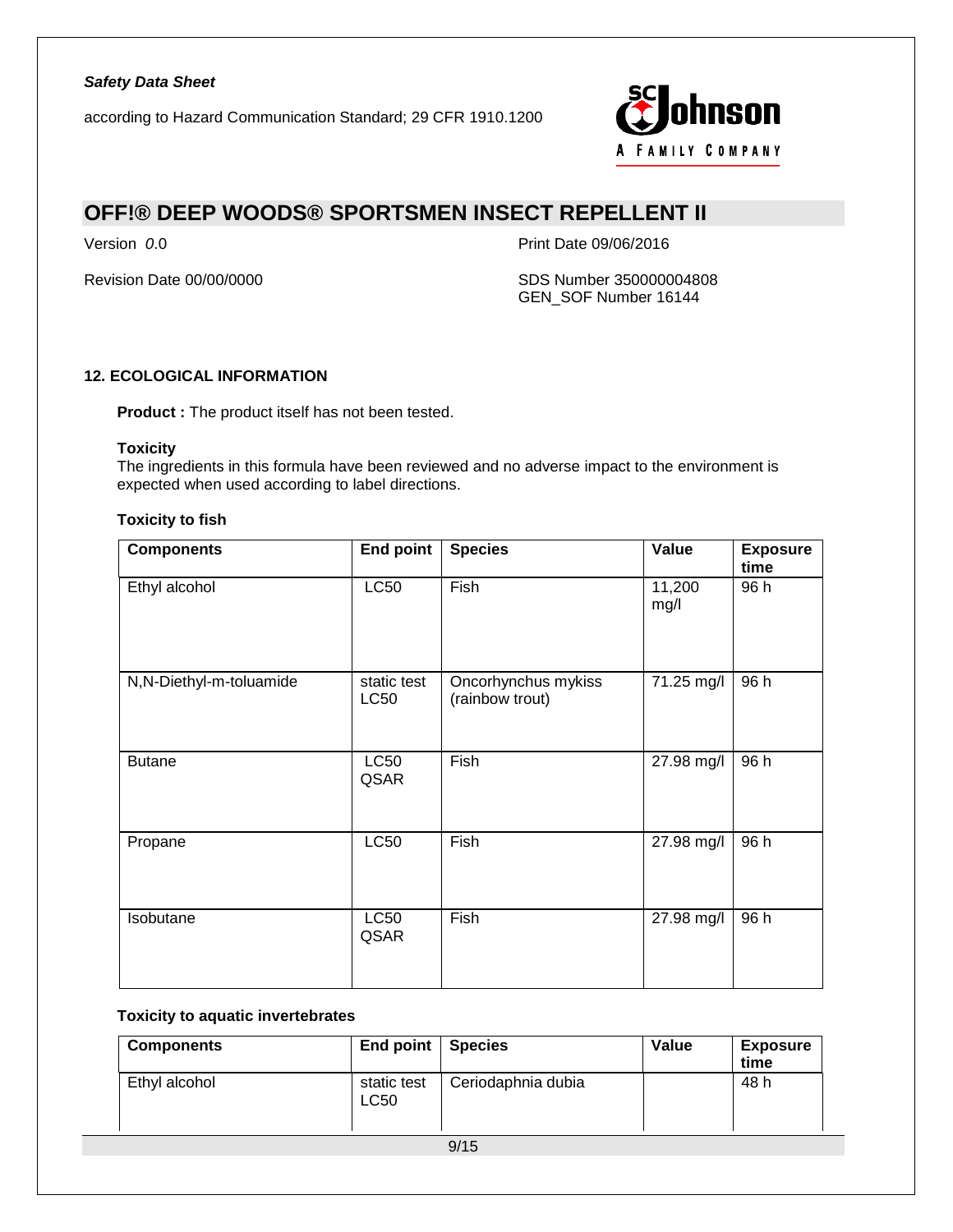

# **OFF!® DEEP WOODS® SPORTSMEN INSECT REPELLENT II**

Version *0*.0 Print Date 09/06/2016

Revision Date 00/00/0000 SDS Number 350000004808 GEN\_SOF Number 16144

|                         |                                                                                                                                   |                               | 5,012 mg/l |                 |
|-------------------------|-----------------------------------------------------------------------------------------------------------------------------------|-------------------------------|------------|-----------------|
|                         | <b>NOEC</b>                                                                                                                       | Daphnia magna                 | 9.6 mg/l   | 9 d             |
| N,N-Diethyl-m-toluamide | <b>LC50</b>                                                                                                                       | Daphnia magna (Water<br>flea) | 75 mg/l    | 51h             |
|                         | semi-<br>static test<br><b>NOEC</b><br>Measured<br><b>OECD</b><br>Guideline<br>211<br>(Daphnia<br>magna<br>Reproduct<br>ion Test) | Daphnia magna                 | $3.7$ mg/l | 21 <sub>d</sub> |
| <b>Butane</b>           | No data<br>available                                                                                                              |                               |            |                 |
| Propane                 | <b>LC50</b>                                                                                                                       | Daphnid                       | 14.22 mg/l | 48h             |
| Isobutane               | L <sub>C</sub> 50<br>QSAR                                                                                                         | Daphnid                       | 16.33 mg/l | 48h             |

### **Toxicity to aquatic plants**

| <b>Components</b> | End point   Species |                           | Value    | <b>Exposure</b><br>time |
|-------------------|---------------------|---------------------------|----------|-------------------------|
| Ethyl alcohol     | Static              | Chlorella vulgaris (Fresh | 275 ma/l | 72 h                    |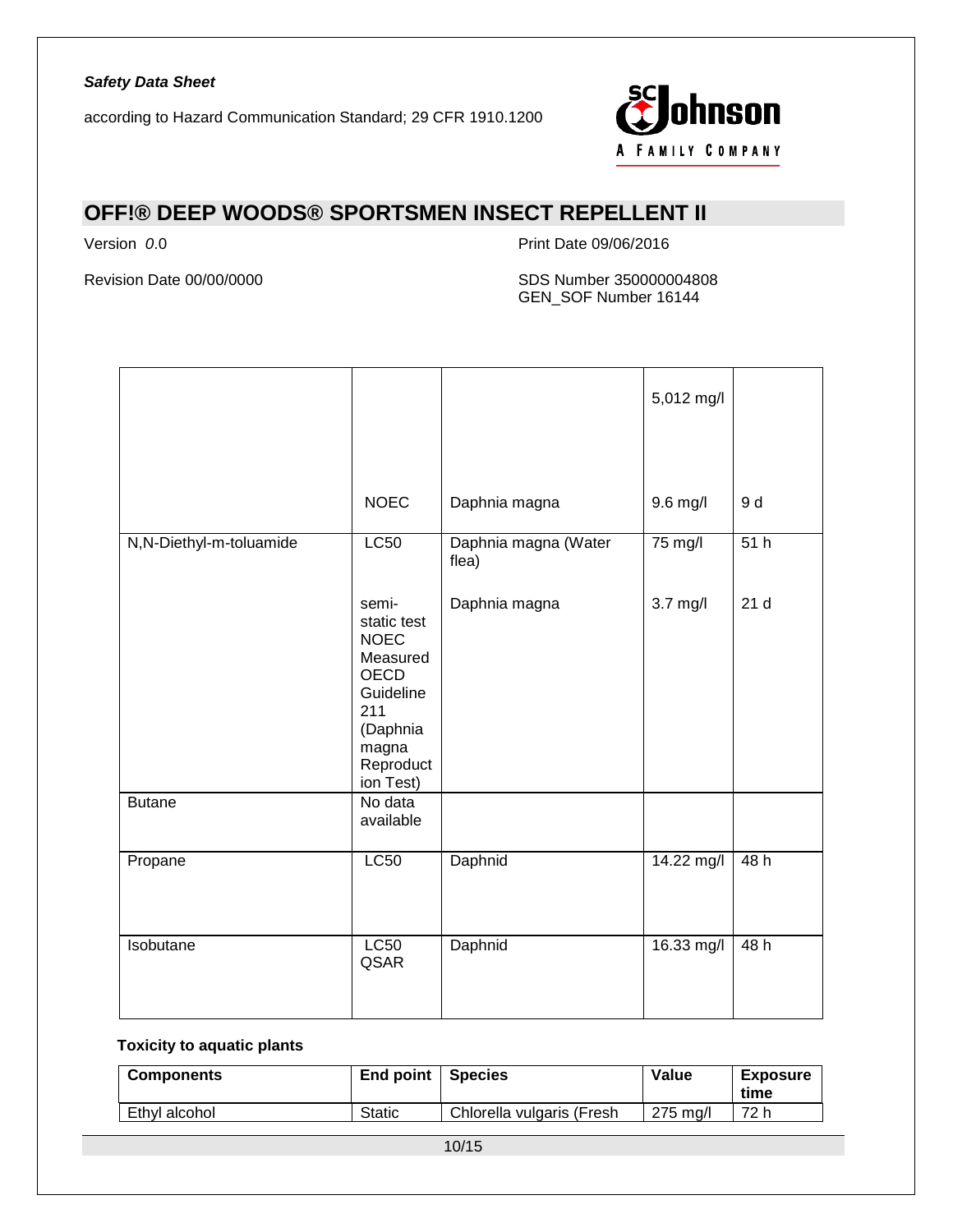

# **OFF!® DEEP WOODS® SPORTSMEN INSECT REPELLENT II**

Version *0*.0 Print Date 09/06/2016

Revision Date 00/00/0000 SDS Number 350000004808 GEN\_SOF Number 16144

|                         | EC50                 | water algae)                                     |              |      |
|-------------------------|----------------------|--------------------------------------------------|--------------|------|
| N,N-Diethyl-m-toluamide | <b>NOEC</b>          | Pseudokirchneriella<br>subcapitata (green algae) | $0.521$ mg/l | 96 h |
| <b>Butane</b>           | <b>EC50</b><br>QSAR  | Green algae                                      | 7.71 mg/l    | 96 h |
| Propane                 | No data<br>available |                                                  |              |      |
| Isobutane               | EC50<br>QSAR         | Green algae                                      | 8.57 mg/l    | 96 h |

### **Persistence and degradability**

| <b>Component</b>        | <b>Biodegradation</b> | <b>Exposure</b><br>time | <b>Summary</b>        |
|-------------------------|-----------------------|-------------------------|-----------------------|
| Ethyl alcohol           | 97 %                  | 28 d                    | Readily biodegradable |
| N,N-Diethyl-m-toluamide | 83.8%                 | 28 d                    | Readily biodegradable |
| <b>Butane</b>           | $100\%$               | 385.5h                  | Readily biodegradable |
| Propane                 | 70 %                  | < 10d                   | Readily biodegradable |
| Isobutane               | 70 %                  | < 10d                   | Readily biodegradable |

### **Bioaccumulative potential**

| Component                | <b>Bioconcentration</b><br>factor (BCF) | <b>Partition Coefficient n-</b><br><b>Octanol/water (log)</b> |
|--------------------------|-----------------------------------------|---------------------------------------------------------------|
| Ethyl alcohol            | 3.2 estimated                           | -0.35 Measured                                                |
| N, N-Diethyl-m-toluamide | 21.9 estimated                          | 2.4                                                           |
| <b>Butane</b>            | No data available                       | 2.89                                                          |
| Propane                  | No data available                       | 2.36                                                          |
| <b>Isobutane</b>         | $1.57 - 1.97$                           | 2.8                                                           |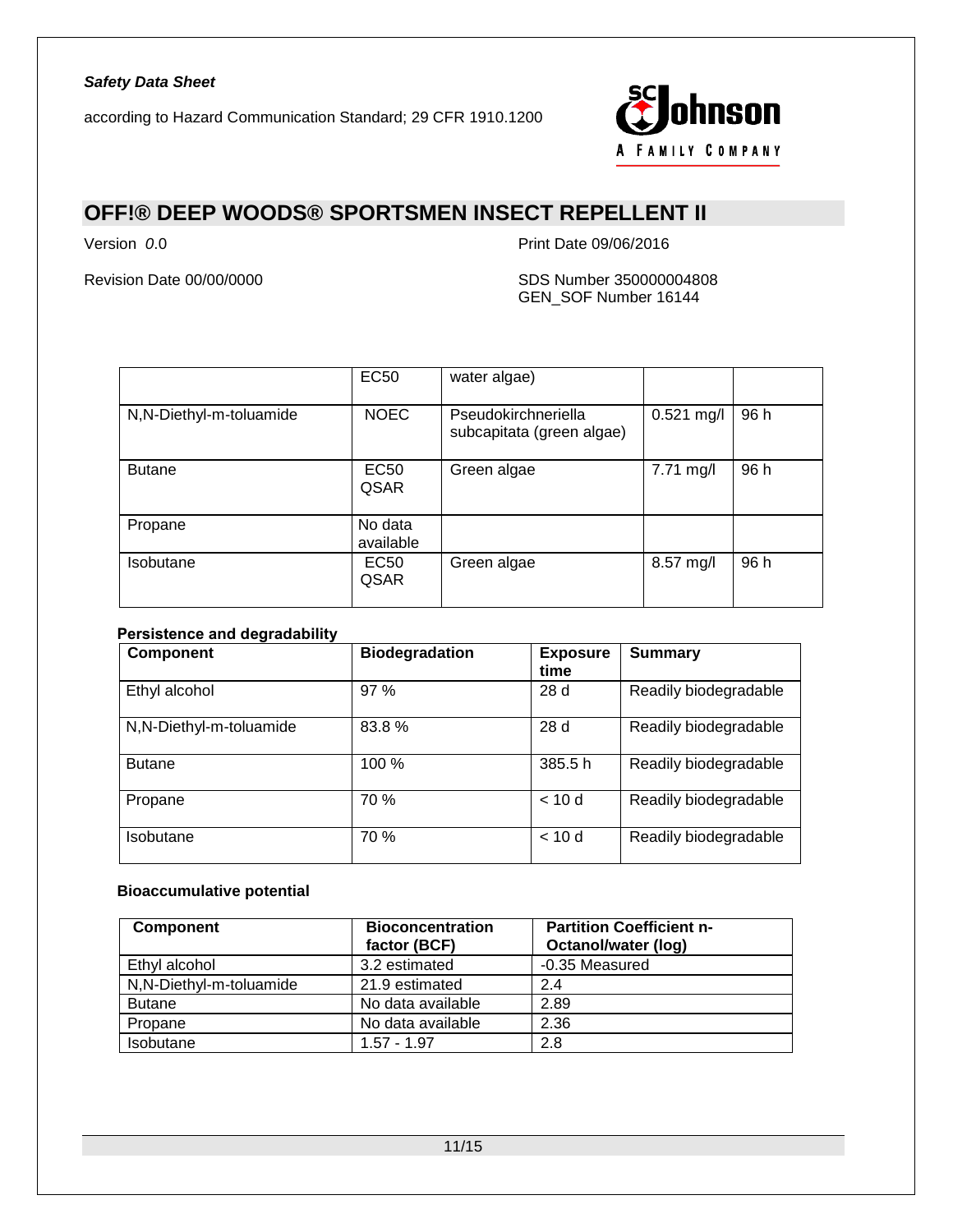according to Hazard Communication Standard; 29 CFR 1910.1200



# **OFF!® DEEP WOODS® SPORTSMEN INSECT REPELLENT II**

Version *0*.0 Print Date 09/06/2016

Revision Date 00/00/0000 SDS Number 350000004808 GEN\_SOF Number 16144

#### **Mobility**

| <b>Component</b>        | <b>End point</b>  | Value |
|-------------------------|-------------------|-------|
| Ethyl alcohol           | No data available |       |
| N,N-Diethyl-m-toluamide | Koc               | 43.3  |
| <b>Butane</b>           | No data available |       |
| Propane                 | No data available |       |
| Isobutane               | No data available |       |

### **PBT and vPvB assessment**

| <b>Component</b>        | <b>Results</b>                       |
|-------------------------|--------------------------------------|
| Ethyl alcohol           | Not fulfilling PBT and vPvB criteria |
| N,N-Diethyl-m-toluamide | Not fulfilling PBT and vPvB criteria |
| <b>Butane</b>           | Not fulfilling PBT and vPvB criteria |
| Propane                 | Not fulfilling PBT and vPvB criteria |
| Isobutane               | Not fulfilling PBT and vPvB criteria |

**Other adverse effects :** None known.

#### **13. DISPOSAL CONSIDERATIONS**

PESTICIDAL WASTE:

For disposal information, please read and follow Disposal instructions on the pesticide label. Consumer may discard empty container in trash, or recycle where facilities exist.

#### **14. TRANSPORT INFORMATION**

Please refer to the Bill of Lading/receiving documents for up-to-date shipping information.

12/15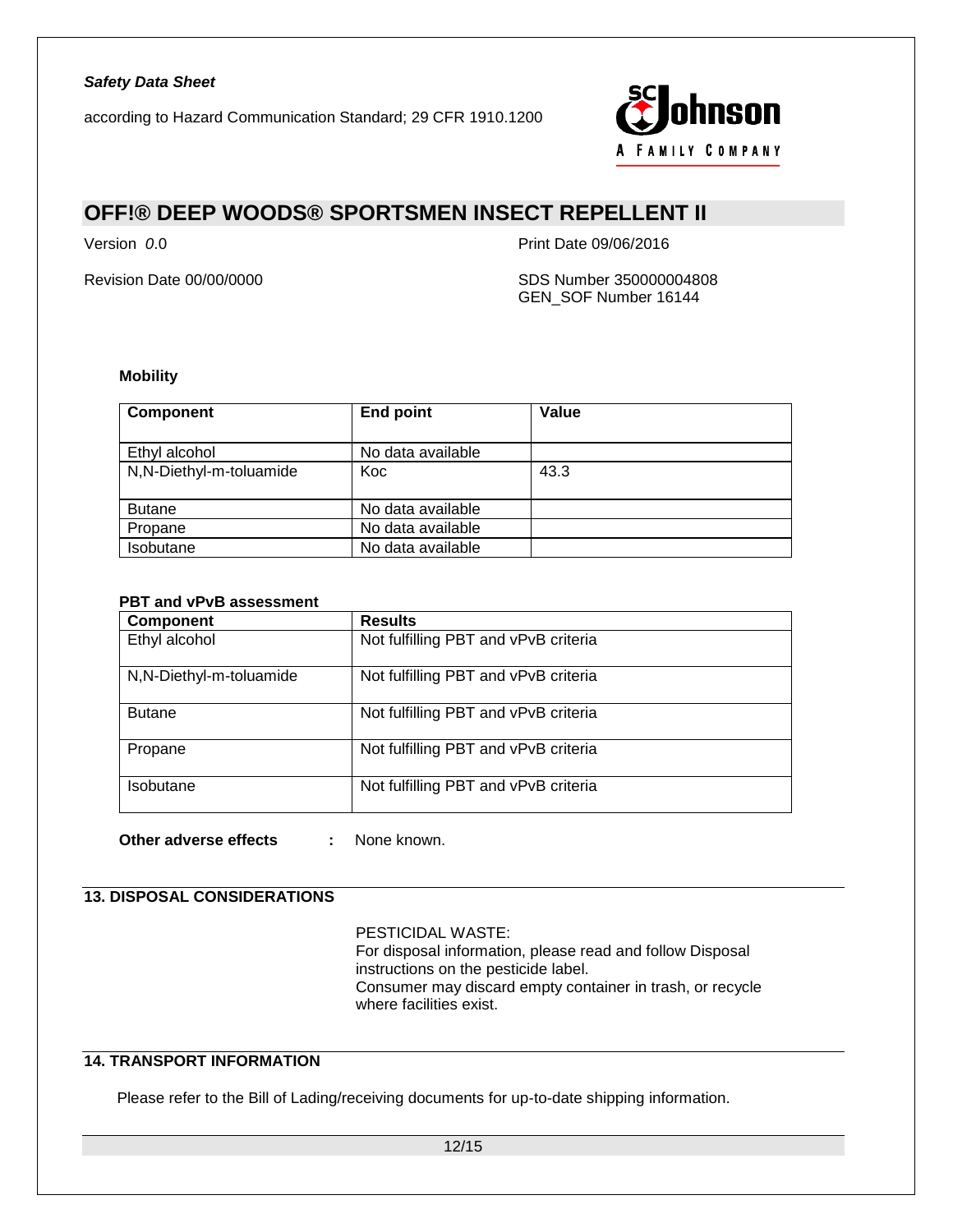

### **OFF!® DEEP WOODS® SPORTSMEN INSECT REPELLENT II**

Version *0*.0 Print Date 09/06/2016

Revision Date 00/00/0000 SDS Number 350000004808 GEN\_SOF Number 16144

|                         | <b>Land transport</b> | Sea transport      | Air transport         |
|-------------------------|-----------------------|--------------------|-----------------------|
| <b>UN number</b>        | 1950                  | 1950               | 1950                  |
| <b>UN proper</b>        | AEROSOLS,             | AEROSOLS,          | AEROSOLS,             |
| shipping name           | Flammable             | Flammable          | Flammable             |
| <b>Transport hazard</b> | 2.1                   | 2                  | 2.1                   |
| class(es)               |                       |                    |                       |
| Packing group           |                       |                    |                       |
|                         |                       |                    |                       |
| Environmental           |                       |                    |                       |
| hazards                 |                       |                    |                       |
| <b>Special</b>          | Limited quantities    | Limited quantities | Limited quantities    |
| precautions for         | derogation may be     | derogation may be  | derogation may be     |
| user                    | applicable to this    | applicable to this | applicable to this    |
|                         | product, please check | product, please    | product, please check |
|                         | transport documents.  | check transport    | transport documents.  |
|                         |                       | documents.         |                       |

### **15. REGULATORY INFORMATION**

#### **FIFRA Labeling**

This chemical is a pesticide product registered by the Environmental Protection Agency and is subject to certain labeling requirements under federal pesticide law. These requirements differ from the classification criteria and hazard information required for safety data sheets, and for workplace labels of non-pesticide chemicals.

Following is the hazard information as required on the pesticide label:

WARNING: Causes substantial but temporary eye injury. Harmful if swallowed. Use of this product may cause skin reactions in rare cases. Flammable. Contents under pressure. Exposure to temperatures above 120° F may cause bursting.

**Notification status** : All ingredients of this product are listed or are excluded from listing on the U.S. Toxic Substances Control Act (TSCA) Chemical Substance Inventory.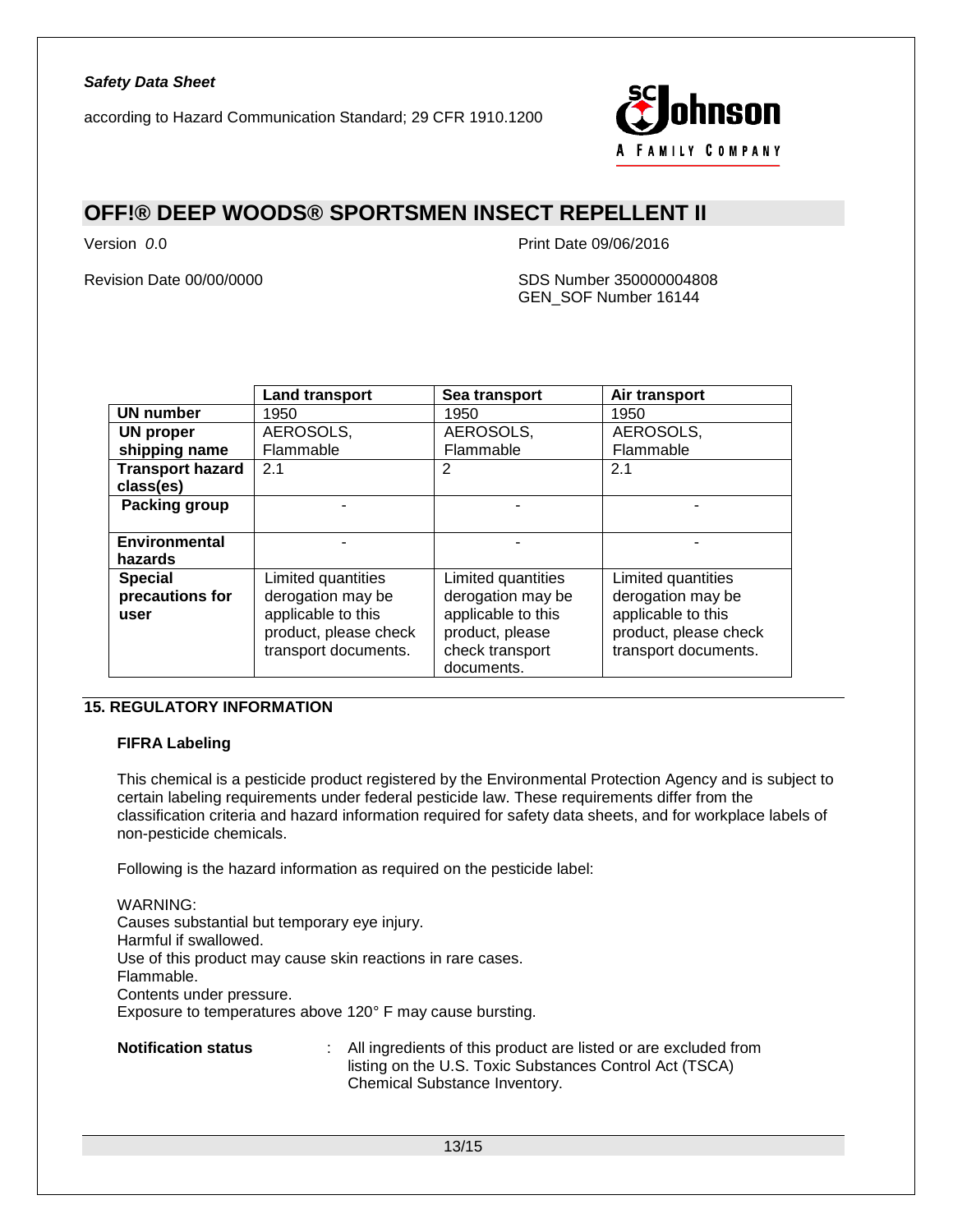according to Hazard Communication Standard; 29 CFR 1910.1200



# **OFF!® DEEP WOODS® SPORTSMEN INSECT REPELLENT II**

Revision Date 00/00/0000 SDS Number 350000004808

Version *0*.0 Print Date 09/06/2016

GEN\_SOF Number 16144

| <b>Notification status</b> | : All ingredients of this product comply with the New Substances<br>Notification requirements under the Canadian Environmental<br>Protection Act (CEPA). |
|----------------------------|----------------------------------------------------------------------------------------------------------------------------------------------------------|
| <b>California Prop. 65</b> | : This product is not subject to the reporting requirements under<br>California's Proposition 65.                                                        |

### **Registration # / Agency**

4822-397/US/EPA

### **16. OTHER INFORMATION**

| <b>HMIS Ratings</b> |   |
|---------------------|---|
| Health              | ◠ |
| <b>Flammability</b> | 4 |
| <b>Reactivity</b>   |   |

| <b>NFPA Ratings</b> |   |
|---------------------|---|
| Health              | 2 |
| <b>Fire</b>         | 4 |
| <b>Reactivity</b>   | 0 |
| <b>Special</b>      | ٠ |

This information is being provided in accordance with the Occupational Safety and Health Administration (OSHA) regulation (29 CFR 1910.1200). The information supplied is designed for workplaces where product use and frequency of exposure exceeds that established for the labeled consumer use.

### **Further information**